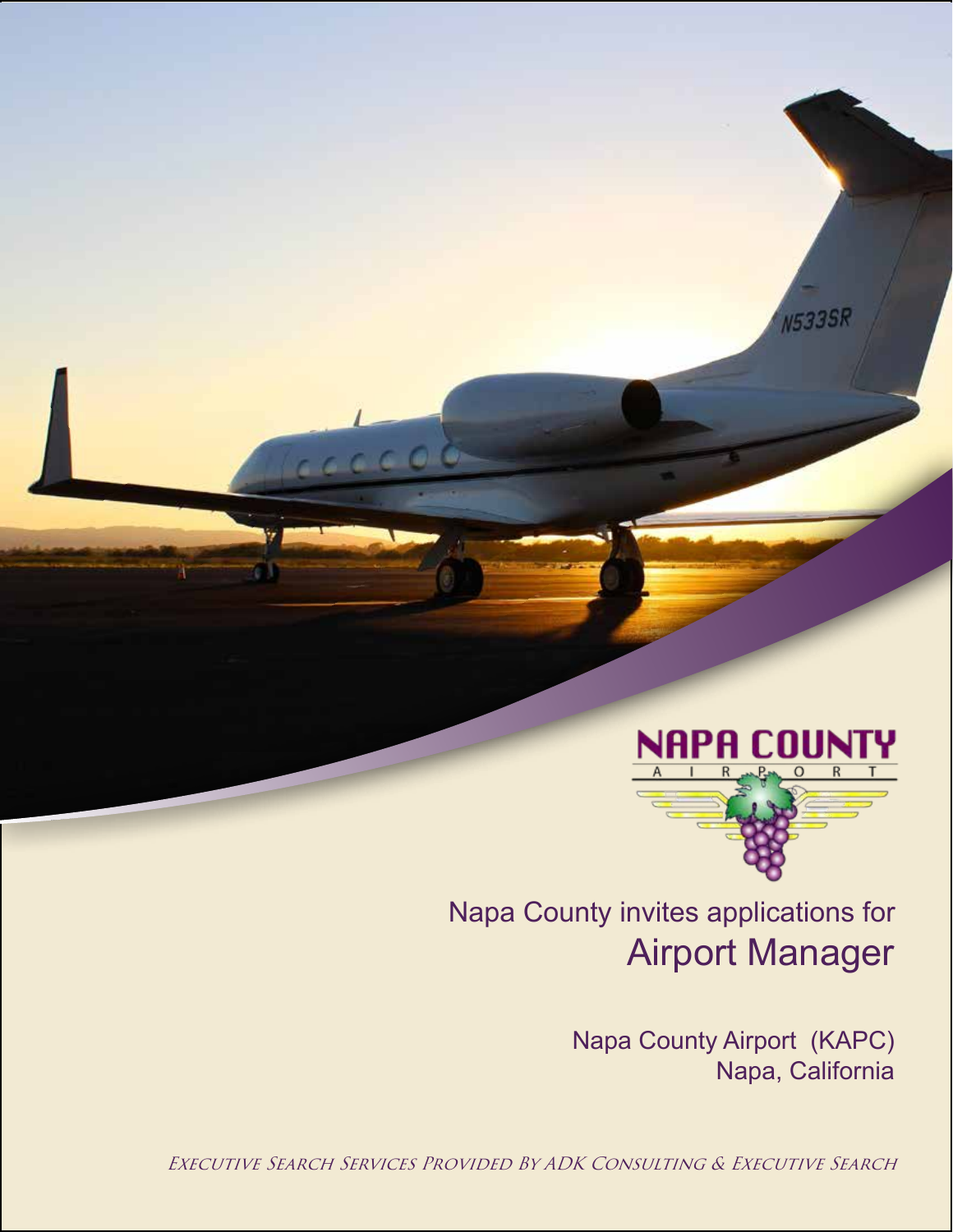### Airport Information

The Napa County Airport (KAPC) is owned by Napa County and operated by the Airport Division of the Public Works Department. The Airport has provided general aviation services to the region for 75 years and is designed and operated for corporate executives, charter and cargo flights, and private aircraft owners. Located in the Napa Valley approximately 5 miles south of the City of Napa, the Napa County Airport is the "Skyport to the Wine Country," offering a world-class wine-growing region, renowned wineries, top-ranked restaurants, luxurious spas, and pristine golf courses.

The Federal Aviation Administration (FAA) has designated the Napa County Airport as a National Category airport in the National Plan of Integrated Airport Systems. The Airport actively participates and receives grants from the Federal and State Airport Improvement Program (AIP) and is served daily by a Control Tower owned and operated by the FAA. The Napa County Airport has approximately 173 based aircraft and supports approximately 160 aircraft operations per day. There are 183 aircraft hangars and 95 tie-down spaces, and the Airport maintains an active waiting list for hangars with significant interest in additional corporate hangars to support based aircraft needs. REACH Air Medical Services and California Highway Patrol are current tenants, providing emergency and medical transport services through fixed-wing and helicopter operations. CalFire's contracted CH-47 Helicopter is based at the Airport seasonally for regional emergency response.

Atlantic Aviation is a full-service fixed-base operator (FBO) located at the Napa Airport that provides aircraft fuel, charter services, flight training, maintenance and repair, aircraft sales and acquisition, and concierge services. Napa County is in the process of seeking a second FBO and anticipates extensive FBO development of new terminals, hangars, and ramp space over the next 5 years. By supporting two FBOs, the County hopes to improve and expand services, as well as increase competition on the airfield, benefiting all users of the Airport.

Napa County Airport prides itself on an excellent maintenance and operational safety record. Though not a part-139 Airport, we ensure State and Federal regulation compliance with SWPPP and WHMP. The Airport Division is supported by eight full-time staff members and has a FY 2021-22 operating budget of \$4.1 million.

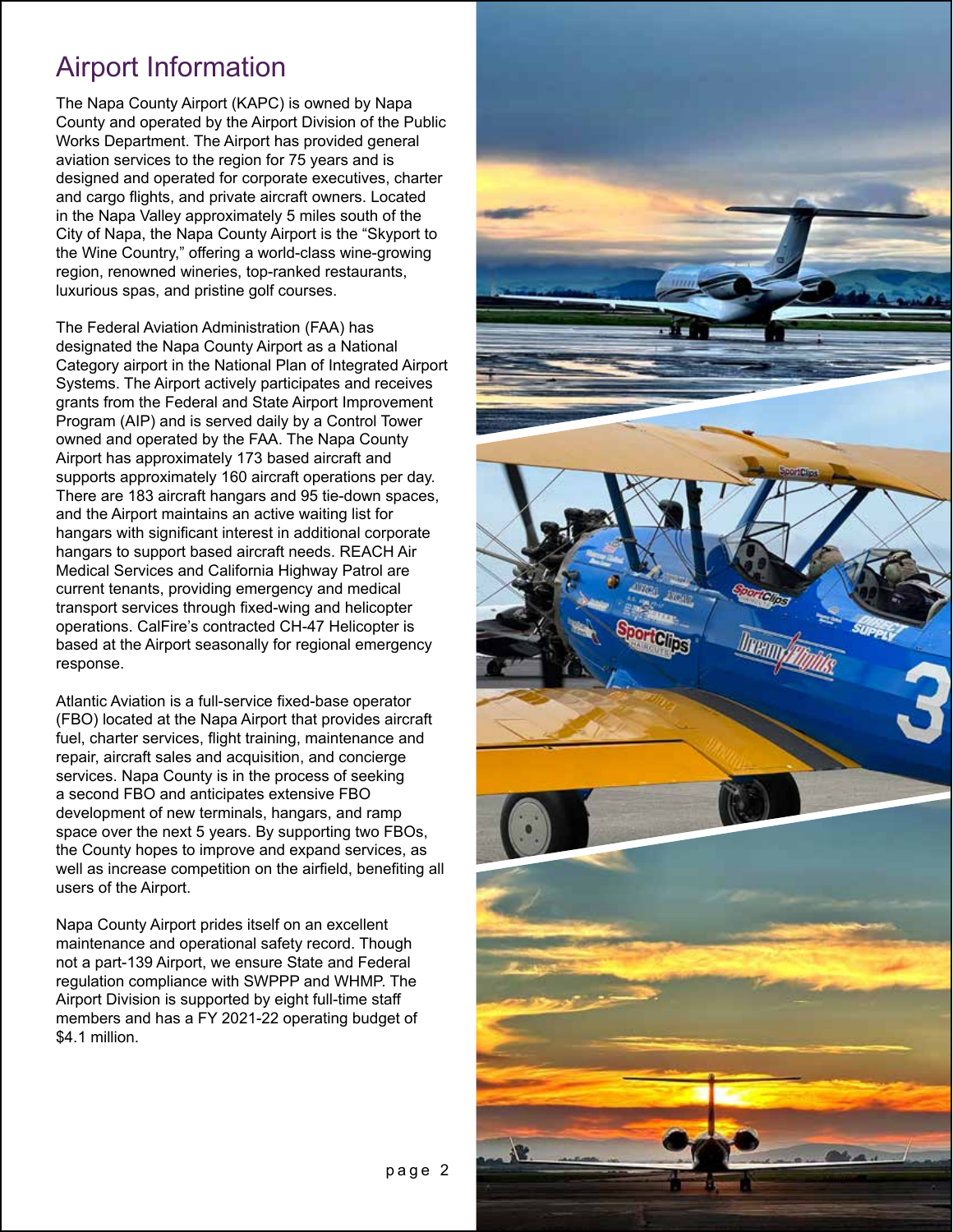

### Community Information

Located in the heart of California's preeminent wine region and one of the most beautiful valleys in the state, Napa County is also part of the dynamic San Francisco Bay Metropolitan Area. Encompassing 789 square miles, Napa County is home to over 140,000 residents who share a strong sense of community and a legacy of preserving and protecting their rich agricultural heritage. Most residents live in one of the County's five incorporated cities or town. The City of Napa is the County seat and the most populous city, followed by the City of American Canyon. The Napa Airport is nestled between these two cities.

The vast majority of land within the County is unincorporated and devoted to picturesque vineyards, farms, ranches, and forestland, providing the area with a great deal of open space. Just east of the Napa Valley, Lake Berryessa is one of the largest bodies of fresh water in California. It offers boating as well as quiet coves for kayaking, swimming, and fishing. Napa Valley's temperate year-round Mediterranean climate allows residents and visitors the opportunity to take full advantage of the numerous recreational pursuits available in the immediate area, including golfing, fishing, hiking, cycling, boating, and horseback riding. Of course, Napa Valley is also synonymous with world-class restaurants, destination resorts, and some of the world's most famous wineries.

The County's economy has always had a strong agricultural base and has a substantial presence in the wine industry. Major industries located within the County's boundaries include grape growing, wine production, and manufacturing of wine industry-related products. The State of California also has a significant economic presence due to a major mental health facility that provides employment to over 2,000 healthcare professionals and staff. Two elementary school districts and three unified school districts provide education in the County. Higher education is available through Napa Valley College and Pacific Union College.

With its strategic location, natural and cultural resources, history of responsible land use planning, and attractive quality of life, Napa County offers its residents the ideal mix of small town living and big city amenities.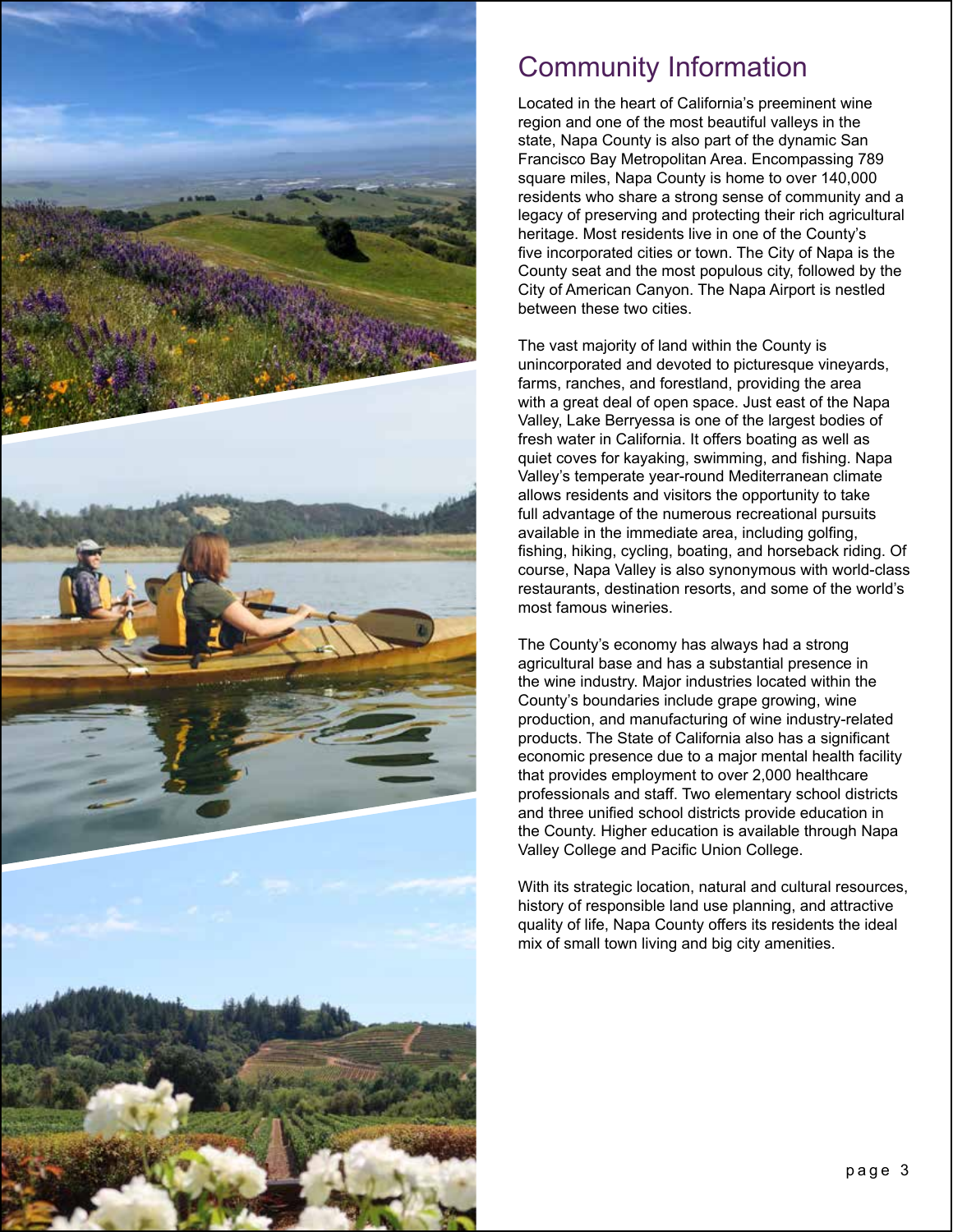

Napa County is governed by a five-member Board of Supervisors who appoint a County Executive Officer to provide overall management for the County's operations, including day-to-day supervision of the County's appointed department heads. The County has a budget of over \$530 million, with a General Fund budget of approximately \$217 million. The County's over 1,300 employees provide services to the public through 18 departments; five managed by elected department heads, and 13 appointed by the Board of Supervisors based on the recommendations of the County Executive Officer. As an organization, the County is dedicated to reflecting the best of the community's values: integrity, accountability and service, preservation of agriculture and the environment, and providing leadership and services to advance the health, safety and economic well-being of current and future generations



A Tradition of Stewardship A Commitment to Service

page 4

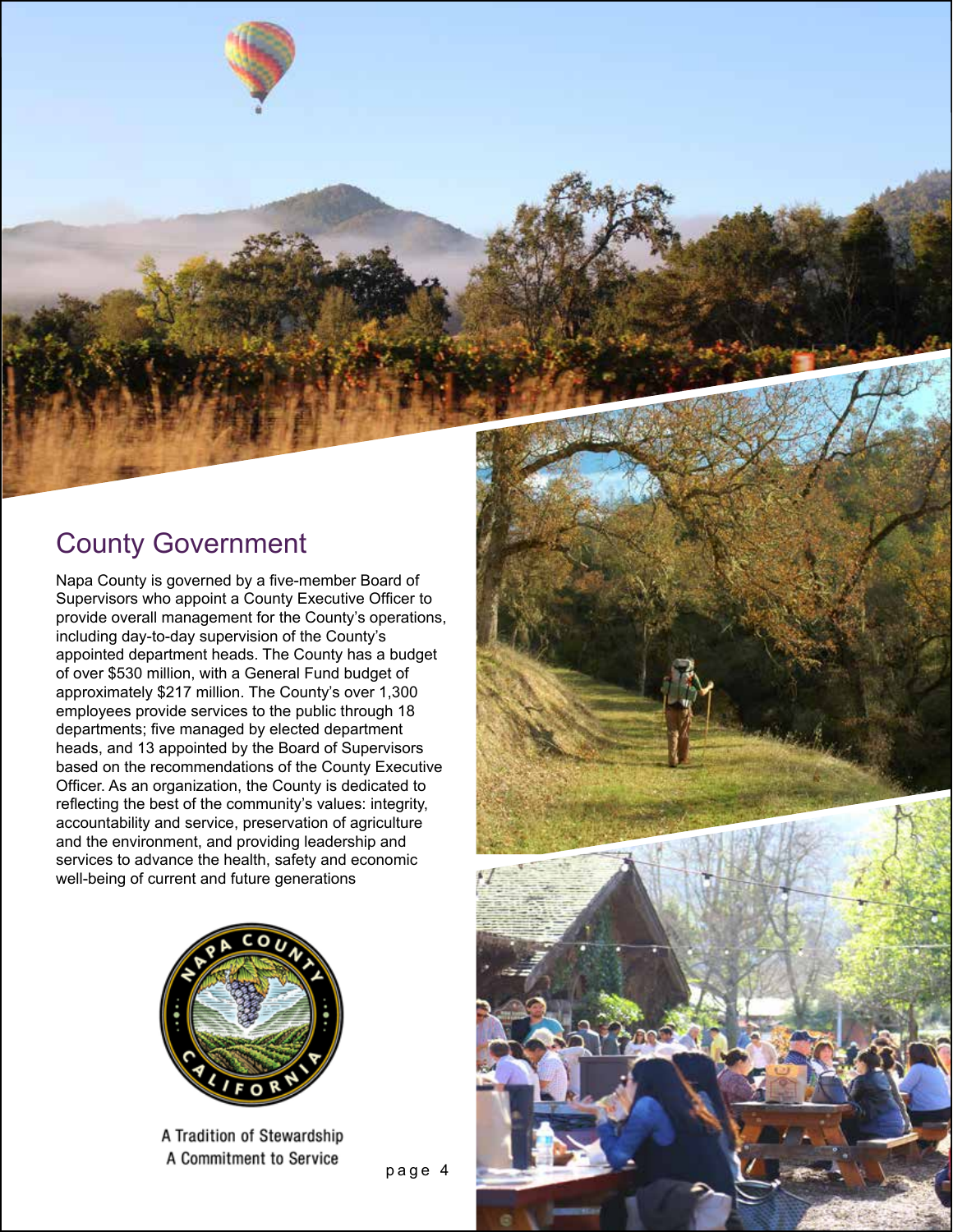

#### The Position

Under the direction of the Deputy Director of Public Works, the Airport Manager directs, supervises and coordinates the activities of Napa Airport. Daily activities include a variety of maintenance and development tasks needed for the Airport to remain operational, including coordinating activities with other divisions, departments and outside agencies. The Airport Manager also provides support to the Director of Public Works.

The Airport Manager is responsible for the overall management of the Napa Airport. Responsibilities include development and implementation of the Airport's objectives, supporting programs, processes, policies and procedures to achieve its goals. He or she is also responsible for budget development, control and administration. The Manager plans, directs, coordinates and reviews the work for staff; assigns work, projects and programs; reviews and evaluates work and provides feedback. He or she selects, trains, and evaluates personnel, provides training and/or corrective action as warranted. The Manager supervises development and administration of the Airport's annual budget, including researching and preparing applications for grant funding opportunities; ensures federal and state requirements for grant funding are met and administers grants and loans; recommends additional aviation services; proposes airport improvements, new development and develops, recommends and administers a fee schedule for airport users; and establishes, interprets and directs the enforcement of airport operating rules. He or she serves as liaison between the Airport, other County divisions; provides support to the Airport Advisory Commission; and represents the Airport on associated boards, commissions and committees.